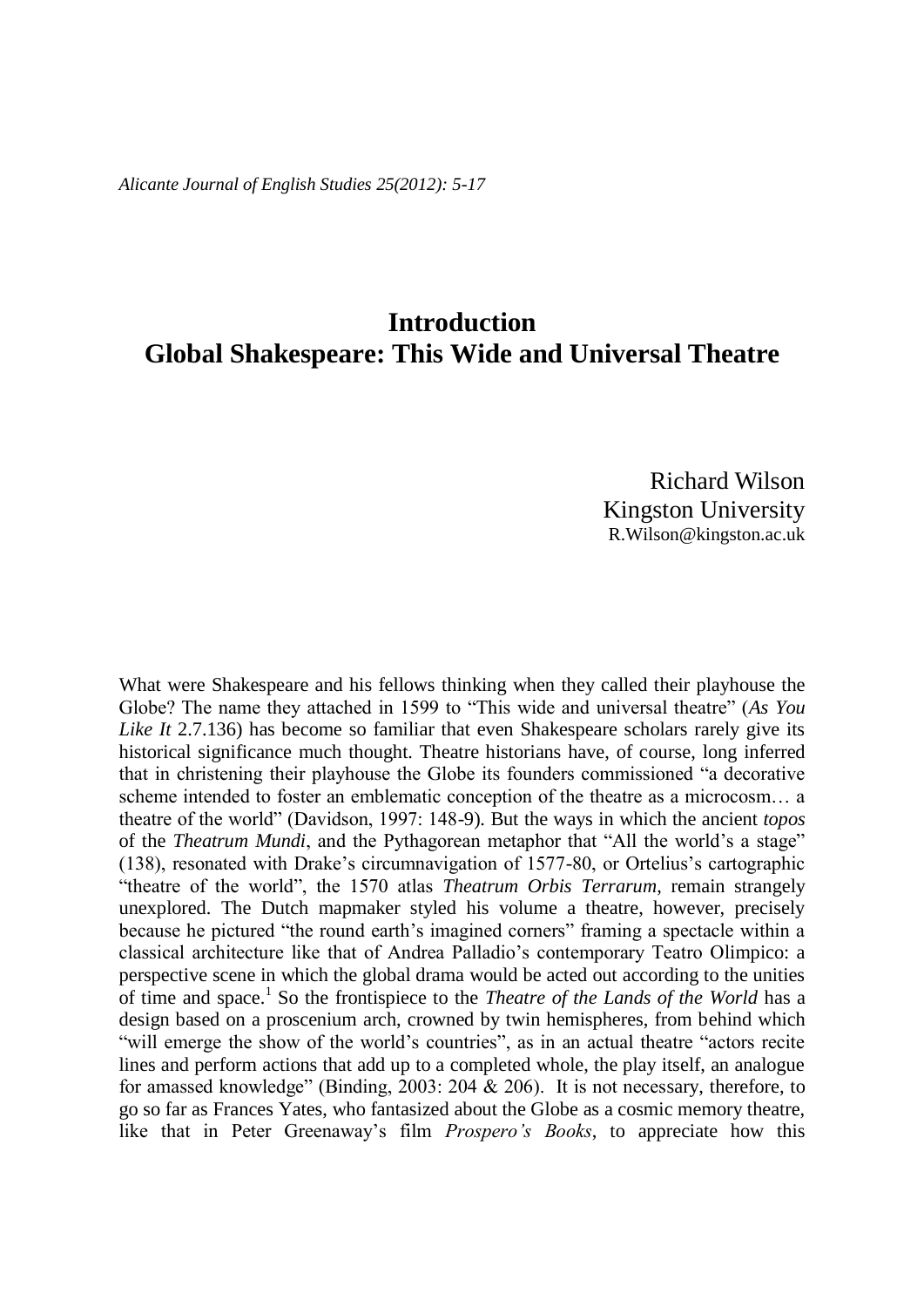cartographic model for "the idea that the events, features, and phenomena of the created world are infinitely many but all one" (Yates, 1969: 189), worked two ways, and how the roundness of Shakespeare's theatre and Ortelian cosmography were "dialogically related" (Gillies, 1994: 70):

The Globe Theatre… would have been for Shakespeare the pattern of the universe, the idea of the Macrocosm, the world stage on which the Microcosm acted his parts. All the world's a stage. The words are in a real sense the clue to the Globe Theatre. (Schulz, 1997: 112)

Whether or not the figure of "Hercules and his load" (*Hamlet* 2.2.345), or Atlas carrying the globe, was the actual sign of the theatre; and whether the Latin motto translated in *As You Like It*, the first Globe comedy —*Totus Mundus Agit Histrionem* was literally written up over its stage, the name of this circular house implied an entire philosophy of life as a unified play, a humanist concept that in Ortelius's case biographers connect to his membership of the idealist Protestant sect, the Family of Love. And in one of the few accounts to grasp what was implied in such a name, John Gillies points out that, just as the new geography gained legitimacy from the old idea of the world-as-theatre, theatre acquired a new universalism from its association with contemporary cartography, allowing plays like *Tamburlaine* and *Henry V* to communicate "the exhilaration of both dramatist and audience with the imagined conquest of geographic space". All Elizabethan dramas were acted within "what was effectively a world map in its own right", Gillies observes (1994: 90-1). Yet the moment of the Globe, which was in fact the heyday of actual globe manufacture, was also an instant when the concept of earth's revolving roundness was delivering an unprecedented shock to the European psyche, as the persecution of Shakespeare's exact contemporary Galileo testified (Binding, 2003: 100). So, when he had Puck promise to "put a girdle round about the earth / In forty minutes" (*Dream* 2.1.175), the dramatist registered how uncanny the notion of the earth's curvature, and Europe's consequent relativity, appeared to a generation experiencing the literal *disorientation* entailed by the terrestrial sphere: "that it was possible to travel in a straight-line course" and yet come back to the same place (McLuhan, 1962) For East was West, and outside inside, according to these defamiliarizing planispheres, as John Hale observed in his book, *The Civilisation of Europe in the Renaissance*:

In spite of the prominence subsequently accorded to the political role of Spain, France, and England, neither atlases nor maps showed any bias towards Europe. Devoid of indications of national frontiers, they were not devised to be read politically… In spite of the dramatic power games among countries of the West, the cartographers' *horror vacui* retained an even-handed deployment of information across the board. Neither cartographers nor traders thought in terms of an economically 'advanced' West and a 'backward' or marginally relevant East. (Hale, 1993: 20)

In *Shakespeare's Restless World*, a spin-off of the 2012 exhibition "Shakespeare Staging the World", British Museum Director Neil MacGregor relates the first English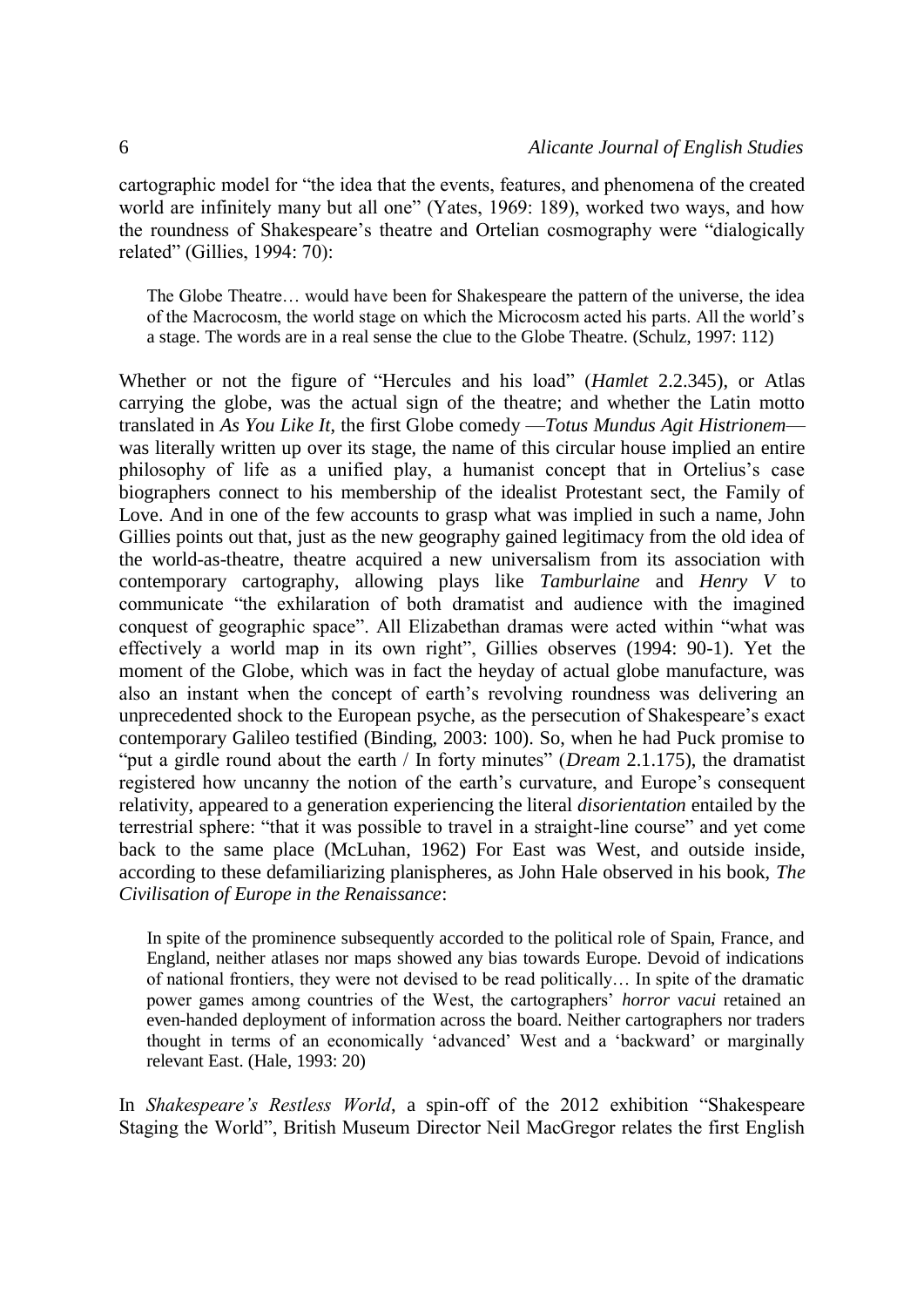terrestrial globes, created for the Inns of Court by Emery Molyneux in 1592, to what he terms the sixteenth-century "space race", and proposes that when such objects "went on triumphant public display" before Queen Elizabeth's courtiers, "Shakespeare would almost certainly have been amongst them". So, when Oberon boasts how "We the globe can compass soon,  $\prime$  Swifter than the wandering moon" (4.1.95-6), according to this chauvinistic reading, "Shakespeare's very English fairies are, in their whimsical, poetical way, restating the nation's pride" in England's advance from piracy to paramountcy (MacGregor, 2012: 5-6). Evidently, MacGregor is deaf to the anti-Elizabethan nuance of that "wandering moon". Of course, the representation of space is never neutral, as Francis Barker noted of Lear's cadastral map, for the "chart of sovereign possession is always a field of struggle… the focus of power and danger, and site of powered or impotent linguistic performances. The map, and the land it obliquely represents, are caught up in a force-field of language and desire, as well as of possession." (Barker, 1993: 1). But the identification of Shakespeare's fairy "roundel" (2.2.1) with Elizabethan empire, as if it is "caught up in the new Protestant future of northern Europe" imaged in charts of Drake's circumnavigation, misses what makes a comedy like *A Midsummer Night's Dream* so subversive, which is that it is precisely when Puck puts "a girdle round about the earth" that everything goes pear-shaped (MacGregor, 2012: 28).

At the British Museum the fact that Shakespeare was writing at the moment when for the first time Londoners got "a real visual sense of the whole world, and in particular of the roundness of the world", is used to associate the plays with a universalism which the Director identifies expressly, at the end of his book, with the global mission of the BBC, as represented in Eric Gill's 1932 sculpture, above the portal of Broadcasting House, of Prospero and Ariel astride a revolving globe (MacGregor, 2012: 10&285-6, quoting Jonathan Bate). Shakespeare is thus recruited to the museum's long-term project, attractive to its donors, of validating empire as a necessary phase of globalization. Of course, if we want to see how such an Anglocentric projection of an imaginary universality was prefigured in Elizabethan theatre, we need look no further than the stage of Shakespeare's precursor, Marlowe, upon which his Tamburlaine operates like some cartographical maniac, whose perpetual motion across a thousand plateaus, and scheme to "make the point" of the meridian himself (*1Tamburlaine* 4.4.87), renders all spaces the same, annihilating every cultural difference, "as if to insist on the essential meaninglessness" of geographical distance. Such homogenizing of space, the register, Stephen Greenblatt believes, of "transcendental homelessness", was surely keyed to the equalizing impact of the pioneer planispheres that Marlowe studied in the office of his spymaster Walsingham (Greenblatt, 1980: 195). But the result is that his plays really do aspire to the false universalism MacGregor attributes to Shakespeare: they struggle to prove that "the essence of what it is to be restlessly human in a constantly restless world" is to speak and behave exactly like the dramatist (MacGregor, 2012: 286):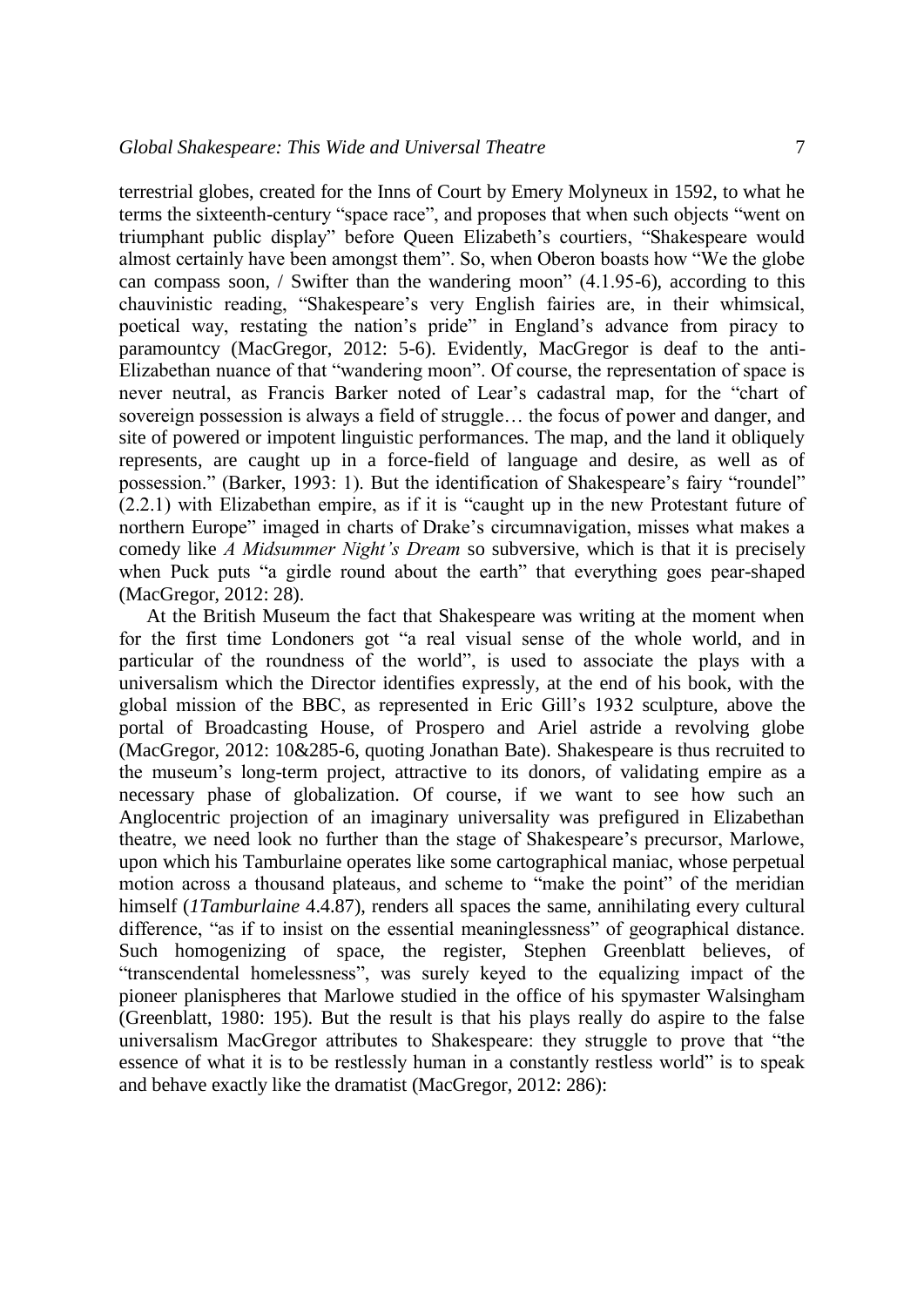Look here, my boys, see what a world Lies westwards from the midst of Cancer's line, Unto the rising of this earthly globe, Whereas the sun declining from our sight, Begins the day with our antipodes: And shall I die with this unconquered? (*2Tam* 5.3.145-50)

On Marlowe's stage where everyone speaks the same, globalization means colonization, and universality is conterminous with an Anglo-Saxon imperium. "Give me a map", his buccaneer hero therefore orders, "then let me see how much / Is left to conquer of the world" (123-4). But though the cartographic revolution gave Europeans just such an intellectual edge, in being the first "to imagine the geographical space in which they lived" in terms of rational relations, this came at the cost of a relativity that contradicted their age-old assumptions of spatial priority (Hale, 1993: 20). Thus, despite the will to "Smite flat the thick rotundity of the world" (*King Lear* 3.2.8) with maps, historians insist that the mathematical projection of the globe destabilized, rather than reinforced, a Eurocentric mentality (Greenbaltt, 1980: 195). Tamburlaine is therefore never more falsely universalist than when speculating how to "win the world" by circumnavigating "along the oriental sea… about the Indian continent: / Even from Persepolis to Mexico, / And thence unto the Straits of Jubalter" (*1Tamburlaine* 3.3.253- 6). For this was, of course, the global circuit, from Acapulco to Manila via Gibraltar, completed by those convoys of "embarkéd traders", grown "big-bellied" on "the spiced Indian air" (*Dream* 2.1.124-5), that Fernand Braudel described as the most complex trade cycle ever known. Yet the historian of the Mediterranean went on to explain how this great wheel of multilateral exchange reduced the Old World to the incidental position of a conduit, as between producing and accumulating countries, Europe and Islam now both came to function as "intermediate transit zones" (Braudel, 1982: 199). In contrast to Marlowe's world-conquerors, however, this intermediacy is precisely what seems to exhilarate a Shakespearean character such as Falstaff, when he plans to traffic between two mistresses:

Here's another letter to her. She bears the purse too. She is a region in Guiana, all gold and bounty. I will be cheaters to them both, and they shall be exchequers to me. They shall be my East and West Indies, and I will trade with them both. (*The Merry Wives of Windsor*  1.3.58-62)

"She is spherical like a globe", jokes Syracusian Dromio of Nell, the kitchen maid, in *The Comedy of Errors*, with genitals like the Netherlands, and buttocks next to Irish bogs, but a face in the image of America, "embellish'd with rubies, carbuncles, sapphires, declining their rich aspect to the hot breath of Spain, who sent whole armadas of carracks to be ballast to her nose" (3.2.113-35). The geographer Richard Hakluyt, claiming to be the only one to compare "the old imperfectly composed and the new lately reformed maps, globes (and) spheres", had just promoted the first English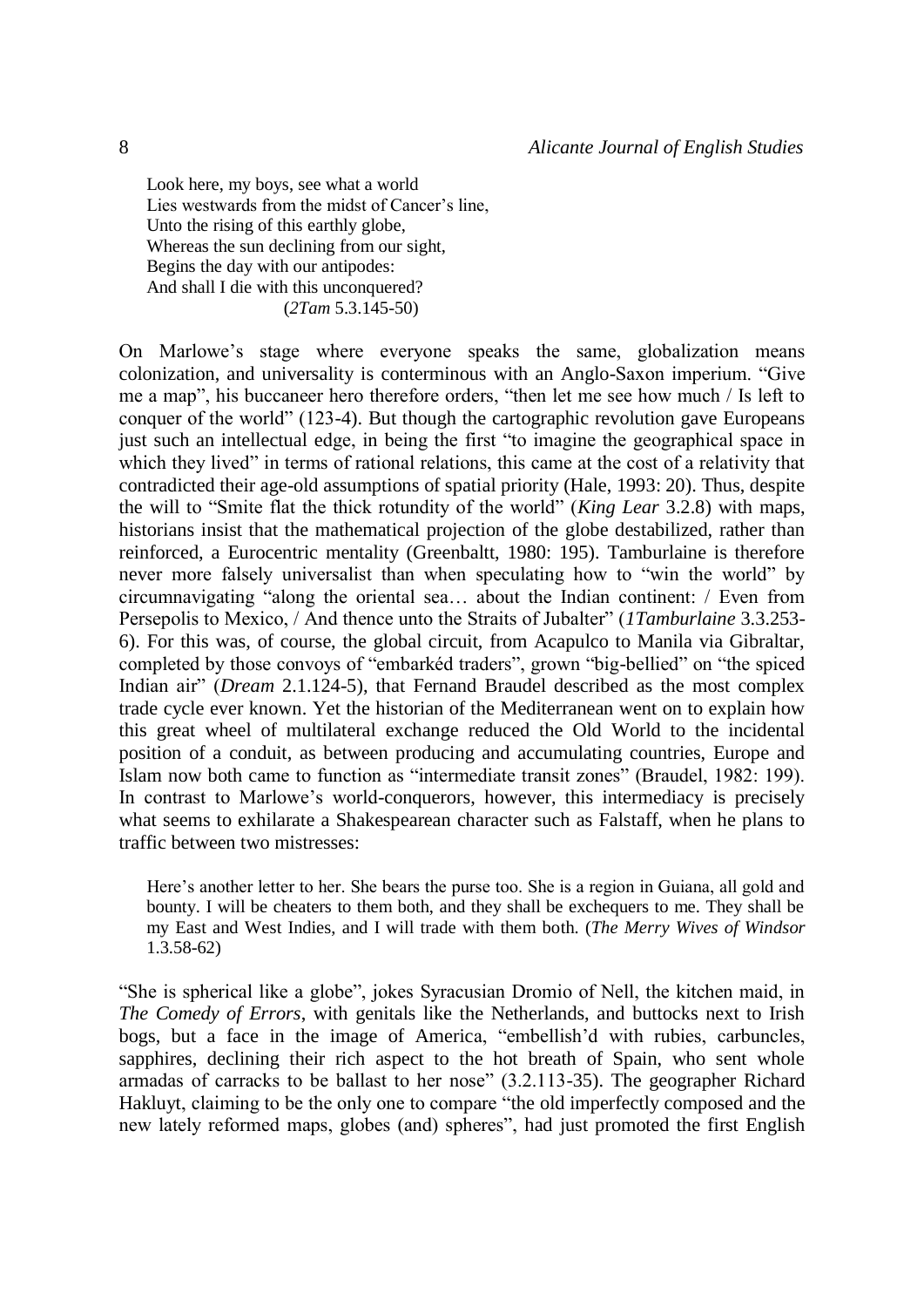globes in his 1589 *Voyages*, as "collected and reformed according to the secretest and latest discoveries, both Spanish, Portuguese and English" (Hakluyt, 1927: 242-3). *The Comedy of Errors* was acted in 1592 at the Inns of Court: so beside the very globes it mocks. But Dromio's jest reveals how rapidly the circular logic of the global economy became public property, and with it an awareness that the exotic and domestic were intimately connected. As Harry Levin footnoted it, this very first Shakespearean reference to a terrestrial globe thereby condenses the theme of the comedy, that the far and the near, home and away, have become uncannily interrelated: "it embodies, on a more than miniature scale, the principal contrast of the play: on the one hand, extensive voyaging; on the other intensive domesticity" (Levin, 1962: xxxii). It is this bilateral exchange that makes Dromio's gag more than the projection of English colonialism that MacGregor finds it. For, as with Falstaff's 'intercontinental' trading, what we encounter with Nell's 'globalization' is something truly Shakespearean, the realization, analysed by Patricia Fumerton in *Cultural Aesthetics*, that the real savages are to be discovered in Windsor or the City of London, and that the most monstrous Other is the Self:

It was foreign trade —especially the East India Company's trade in spices— that supplied many of the ornaments, void stuff, and other trivia of the (English) aristocracy as well as an increasing proportion of its finances… What this underscored was that the trade that increasingly supplied the living of the aristocratic 'self' was also importing into that self an element so foreign to its self-image as 'gifted' that it was conceptually 'savage'. More accurately, foreign trade exposed the fact that barbarousness had from the first been at the heart of the self. (Fumerton, 1991: 173)

"He does smile his face into more lines than is in the new map with the augmentation of the Indies" (*Twelfth Nigh,* 3.2.66-8), reports Maria of Malvolio's attempts to "revolve" (2.5.125) his personality; and the allusion to Hakluyt's travelogue, now "augmented" with a rhumb-lined map of the East Indies, far from being keyed to "the triumph of English seafaring", as the British Museum claims, reflects the hubris of these global pretensions back on the upstart steward. Rather than heralding "England's great success" in "plundering and exploration, scientific inquiry and geopolitical manoeuvring", as MacGregor has it, Shakespeare's own revolving on the new cartography truly brings the colonial project full circle in this way, by associating it, long before Jane Austen linked the slave trade to Mansfield Park, with the upstairsdownstairs cruelties of the English stately home (MacGregor, 2012: 6&10). Thus, "I can hardly forbear hurling things at him", says Maria (69); and Sir Andrew: "I'd beat him like a dog" (2.3.126). So, no wonder the author of these comedies loved Montaigne, for he clearly shared the Frenchman's sense that the atrocities of the cannibals were nothing compared to the violence "we have not only read about, but seen ourselves in recent memory, not among the savages or in antiquity, but among our fellow citizens and neighbours" (Montaigne, 1991: 236). In *The Comedy of Errors* the horror that impels the plot is averted when Egeon is reprieved from execution; but these comic allusions to globalization all foretell the tragic consciousness of dramas like *King Lear*, where as Richard Marienstras wrote in *Le Proche et le Lontain*, "at a time when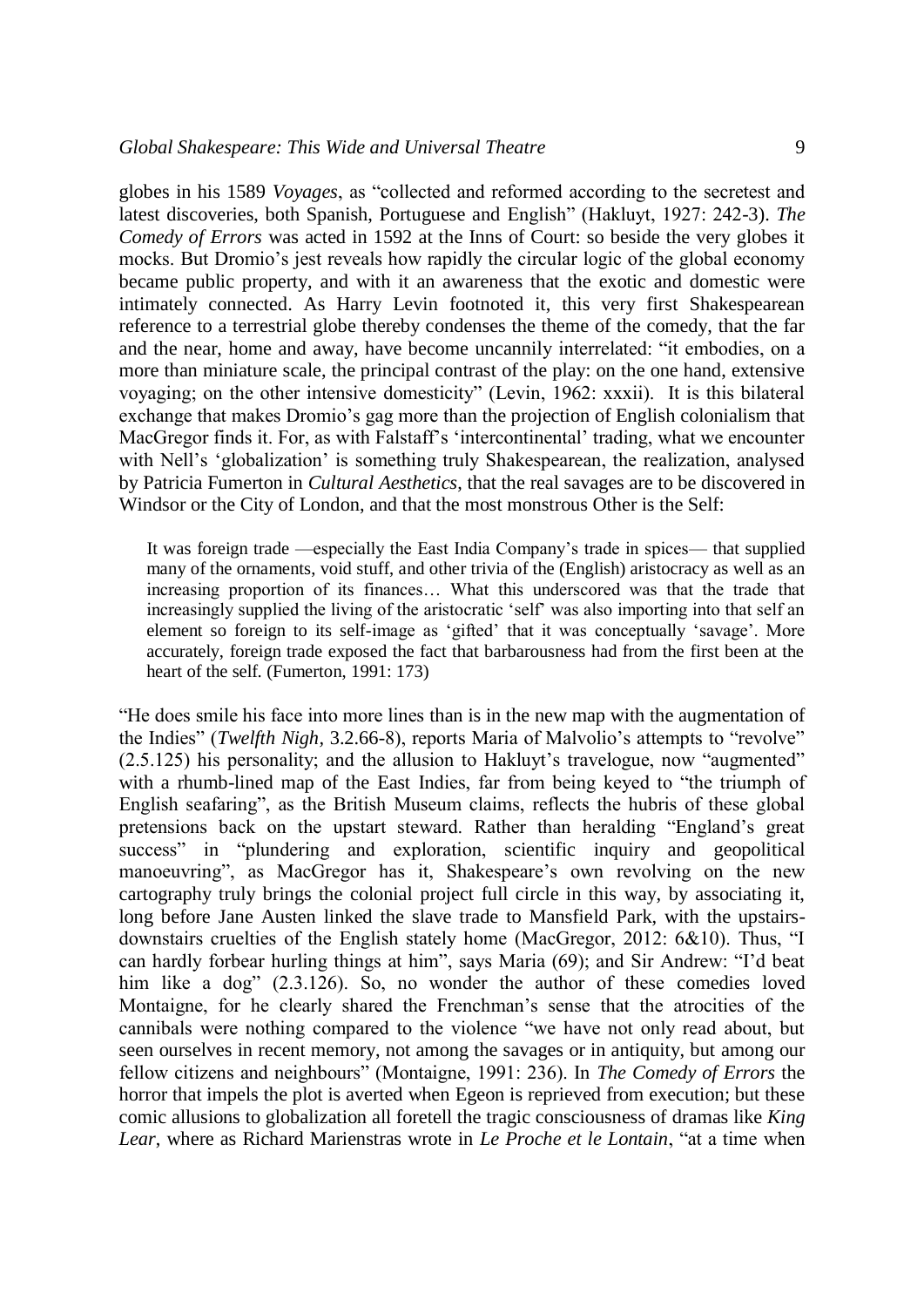newly discovered lands were providing a far distant setting for wild nature, Shakespeare situates it within the bounds of civilised, indeed everyday life", and in every case, "the near is more dangerous than the far" (Marienstras, 1985: 6):

This is most strange. That she, whom even but now was your best object, The argument of your praise, balm of your age, Most blest, most dearest, should in this trice of time Commit a thing so monstrous. (*King Lear* 1.1.214-18)

"What, in our house?" (*Macbeth* 2.3.84): Lady Macbeth's housewifely protest at the murder of Duncan is disingenuous, but this only intensifies the uncanny *homeliness* that haunts these plays, and that so offended Voltaire, where the domestic signifiers of tragedy are Gertrude's shoes or Othello's handkerchief. What Greenblatt calls the "Machiavellian hypothesis" about the contingency of all behaviour and beliefs, provoked by the shock of the first New World encounters, seems to be being tested by this writer, not on some stranger in a strange land, as it is by Marlowe, but on the audience, as Shakespeare takes what goes around seriously, and brings the global back to hearth and home (Greenblatt, 1988: 26-33) For rather than projecting onto "the barbarous Scythian" (*King Lear* 1.1.116) the dread that "Humanity must perforce prey upon itself, / Like monsters of the deep" (4.2.50-1), this veritably *revolutionary* thinking locates the terror here and now. So, in showing how the host turns hostile, in dramas where, as Gillies says, it is the alien who is in danger, and "the exotic character who courts our sympathy even as the voyager forfeits it", Shakespeare "creates his own 'heart of darkness'", not in Africa or the Indies, but the European house (Gillies, 1994: 100-6). *Housekeeping*, in the sense of the economics of the hospitality we owe the world, that yet carries the risk of being consumed by it, seems indeed to be far more of a concern here, in response to *circumspection* about the globe, than how much of it is left to conquer, as Julia Lupton deduces: for "whether it is in Capulet's bedroom, Brabantio's parlour, Macbeth's guest suite, or Timon's banqueting house, hospitality chez Shakespeare" sets the table for our own debates about *polis* and *oikos*, norm and exception, the universal *versus* the particular (Lupton, 2011: 165).

Shakespeare keeps house in settings stuffed with luxury goods from across the world, like those husbanded by the tycoon Gremio in *The Taming of the Shrew*: "Tyrian tapestry… Turkey cushions bossed with pearl, / Valance of Venice gold in needlework... and all things that belongs / To house or house keeping"  $(2.1.341-8)$ <sup>2</sup> But in *Vermeer's Hat*, his dazzling book about the way the global economy penetrated Dutch interiors, Timothy Brook points out that these texts record a specific phase of *second contacts* in the development of a world market, the sequel when the age of discovery trumpeted by Marlowe was over, and "rather than deadly conflict, there was negotiation and borrowing; rather than triumph and loss, give and take; rather than the transformation of cultures, their interaction" (Brook, 2008: 21). After the great clash of civilizations, the seventeenth century would be a mercantilist era of tariffs and trade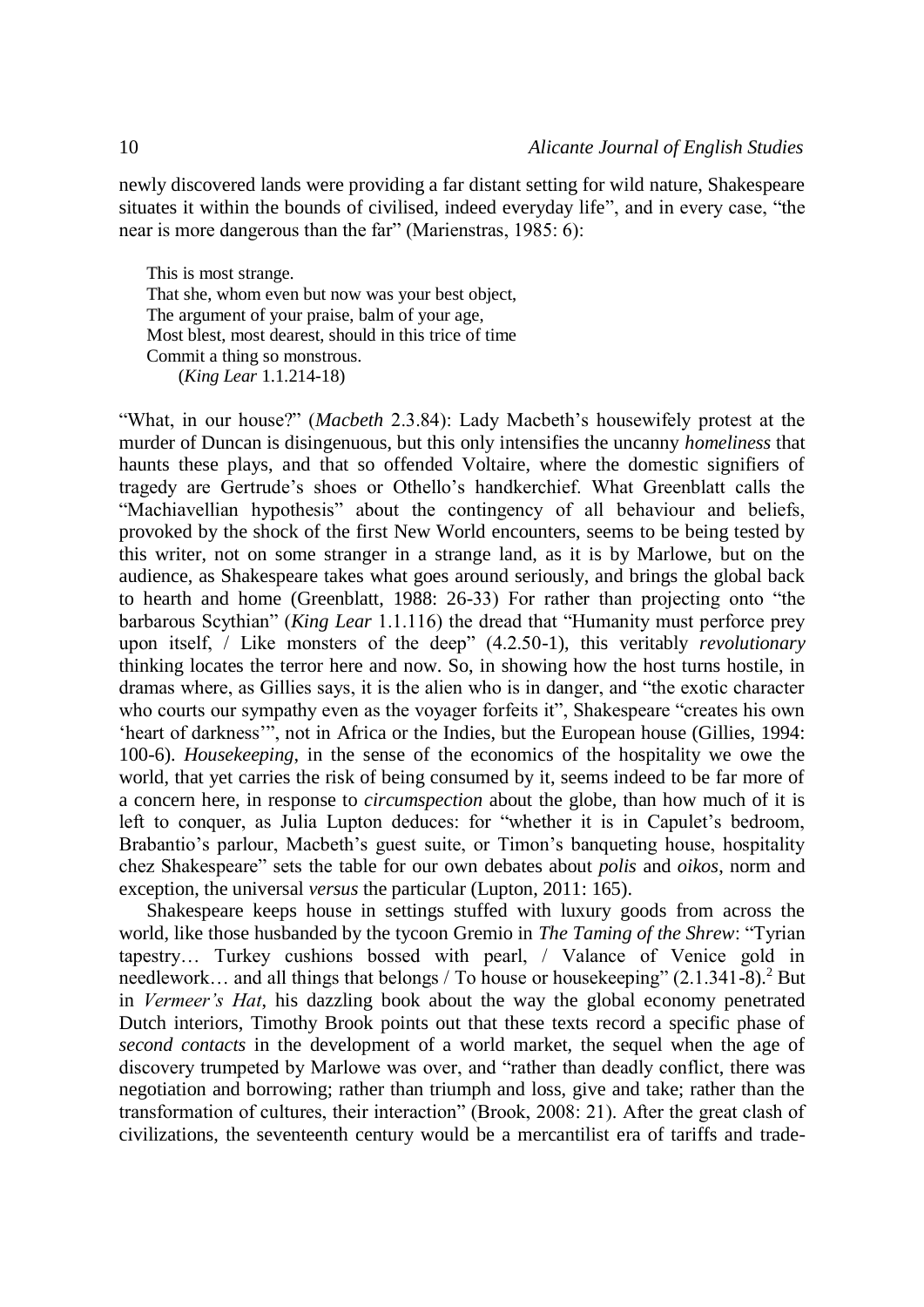offs, recounts Brook, a time for measurement, calculation, and stocktaking that he finds punctually registered in the Shakespearean section of the judicial comedy *Measure for Measure*, dating from 1604, when Pompey disrupts the law court with a Pinteresque monologue relating how the pregnant Mistress Elbow had an inordinate craving to consume stewed prunes:

Sir, she came in great with child, and longing —saving your honour's reverence— for stewed prunes. Sir, we had but two in the house, which at that very distant time stood, as it were, in a fruit dish —a dish of some three-pence, your honours have seen such dishes; they are not china dishes, but very good dishes. (*Measure for Measure* 2.1.82-6).

Sex, fruit, porcelain, and faïence, the cheap earthenware imitation, form a chain of signifiers, in this Lacanian tale of displaced "longing", that not only recapitulates the play's theme of substitution, but enacts the endlessly extended network and deferred gratification of all over-horizon global commerce. No wonder the magistrate Angelo likens its stretched-out duration to "a night in Russia, / When nights are longest there" (2.1.122-3). China only began arriving in Amsterdam in 1602, and its brilliant cobalt blue and lustrous white colouring, with glassy transparent glaze, immediately made this exorbitantly expensive tableware the prime object of consumer desire. "The first Chinese porcelain to reach Europe amazed all who saw or handled it. Europeans could think only of crystal when pressed to describe the stuff", and so seductive was its sensuous appeal that it instantly became "synonymous with China itself". Brook sees china, therefore, as a quintessential symbol of Shakespeare's age of *transculturation*, since it was, in fact, first manufactured as an intercultural crossover by Chinese ceramicists aiming to meet Persian aesthetic and Islamic religious demands. Soon, however, "everyone tried —and failed— to imitate the look and feel" of this *de luxe* item, and the "bazaars were cluttered with second-rate imitations" (which is, of course, the plot of *Measure for Measure*). A decade later, however, the sinologist explains, the delayed pay-off of Pompey's shaggy-dog story about frustrated satisfaction would not have been so excruciating, for by then Chinese porcelain was pouring into Europe, and as its price plunged, so its transcendental place in the mimetic logic of the fashion system was superseded by carnations, and then maniacally, by tulips (Brook, 2008: 60- 3&73-4). By the time William Wycherley wrote *The Country Wife* for Restoration London in 1675, "china" had ceased to signify the exquisitely unobtainable, and had become rakish slang for quick sex. But Shakespeare was writing at precisely *the moment of measure* in the march of globalization, when it remained possible to know the value of everything, yet still to count the cost.

"Go to, go to, no matter for the dish", Judge Escalus interjects, during the testimony about Mistress Elbow's prunes. But though Pompey concedes its triviality —"No, indeed, sir, not of a pin; you are therein in the right" (88)— in *Vermeer's Hat* we come to appreciate how the missing china dish might matter a great deal at the Globe theatre,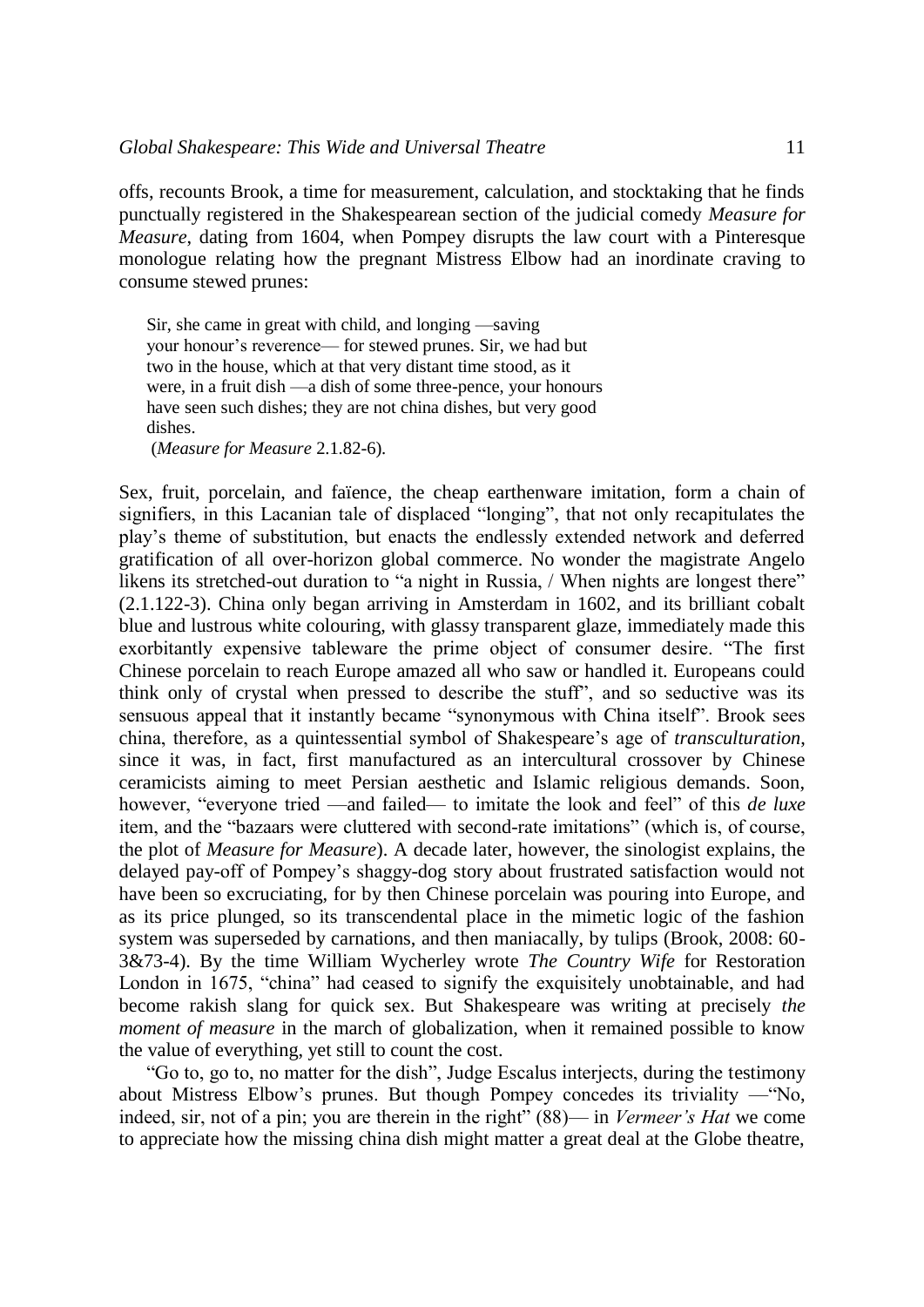as its *objet petit a*, the unattainable focus of a globalized desire. In 1604 *Measure for Measure* was so relevant to the kind of society that was incubating the catastrophic tulip mania, because its entire action concerns absence, imitation, and the "thirsty evil" of consuming "Like rats that ravin down their proper bane" (1.2.109-10). But if Shakespeare's plays are full of such allusions to the consumerist mimetic desire for fashionable labels and imported luxuries, they are there not as markers of colonial exploitation or trophies of imperial conquest, of "what is "to be a king / And ride in triumph through Persepolis" (*1Tamburlaine* 2.5.53-4), but as signifiers of the price we pay, and constraints we confront, with our hunger for universality. How Shakespeare measured the value, yet counted the cost, of that absent but so desirable china dish, or why indeed it mattered to the likes of Mistress Elbow and Master Froth, is in a sense, therefore, the question addressed by the contributors to this volume of essays on his "wide and universal" stage.

\*\*\*

The genesis of the core of the present collection of essays was the seminar at the 2011 World Shakespeare Congress in Prague on 'Global Shakespeare'. This circumstance was apt, since the Prague Congress will be wryly remembered as a kind of academic 'Fawlty Towers' for the comical way its grand illusions were undermined by manic organisation and dilapidated accommodation, and for a conference reception at the embassy of the United States from which large numbers of the delegates were excluded, after failing to obtain security clearance in time for the party! Its original occasion thus provided an ironically hospitable setting for addressing the question the seminar considered, which was indeed the limit of Shakespeare's universality. At a time when globalization was ceasing to equate with Anglo-Saxon capitalism, 'Global Shakespeare' was tasked with the question of just how "wide and universal" Shakespeare's theatre ever was, or would remain. What were the assumptions "hid / Behind the globe" (*Richard II* 3.2.33-4), when Shakespeare named his stage? 'Global Shakespeare' invited participants to address this question, or other issues relating to Shakespeare and globalization. Possible themes to be explored therefore included universality, translation, toleration, hospitality, trans-national performance, borders, protectionism, cultural taboos, religious fundamentalism, and the imaginative and intellectual construct of "the great globe itself" (*Tempest* 4.1.153).

The 400<sup>th</sup> anniversary of the first recorded performance of *The Tempest* offered an appropriate opportunity to examine the ways in which Shakespeare's plays and poems engage with an emerging global economy. His wordplay on "the great globe" itself suggests Shakespeare was fully conscious of the potential of "this under globe" (*Lear* 2.2.155) as a paradigm for the first global moment of international and multilateral exchange, and was confident that his own writing would "the globe compass" (*Dream* 4.1.95) as part of this revolutionary development. Yet his texts are haunted by anxieties about "th'affrighted globe" (*Othello* 5.2.109) and "this distracted globe" (1.5.97) that hint at awareness of the negativities of a "globe of sinful continents" (*2Henry IV,*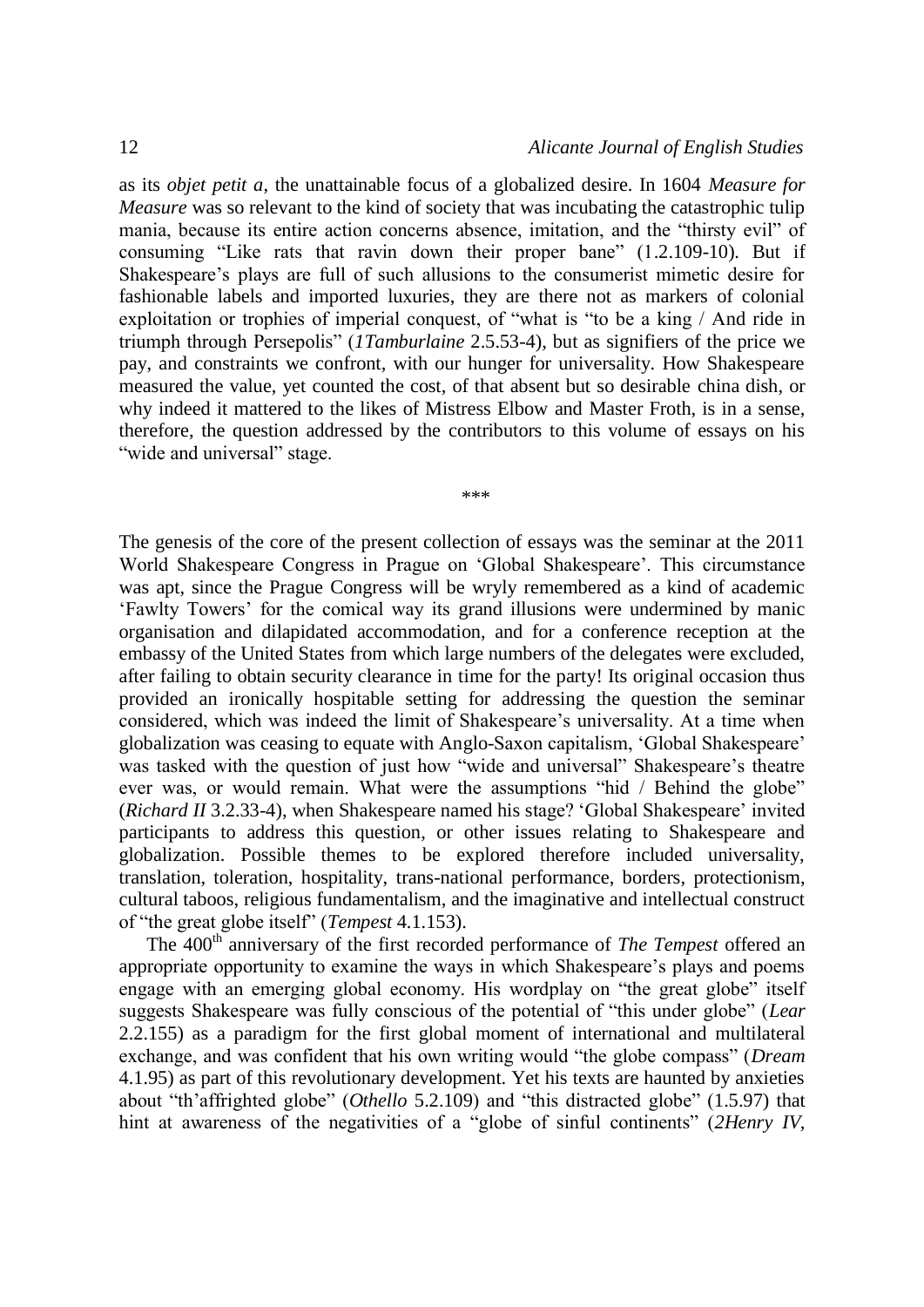2.4.258). So, to what degree was Shakespeare invoking a world culture when he called his playhouse the Globe? And after four centuries of translation and reproduction in "states unborn, and accents" then "unknown" (*Julius Caesar* 3.1.114), what remain today, or will emerge in future, as the barriers to Shakespearean universality?

The Prague 'Global Shakespeare' seminar was asked to revisit these questions in the light of Jacques Derrida's Bardolatrous enthusiasm that these works offer a virtual ideal for a global community: "Here the example of Shakespeare is magnificent. Who demonstrates better that texts loaded with history offer themselves so well in contexts very different from their time and place of origin, not only in the European twentieth century, but in Japanese or Chinese transpositions?" (Derrida, 1992: 63). But Derrida then wondered whether it is possible "to gather under a single roof the apparently disordered plurivocity" of the world's Shakespeare reproductions: "Is it possible to find a rule of cohabitation, it being understood this house will always be haunted by the meaning of the original?" (Derrida, 1994: 22). Between these theoretical parameters, 'Global Shakespeare' would therefore also aim to reflect upon the tension between historicist and reception-based criticism in contemporary Shakespeare studies, and the openness of what Robert Weimann has called Shakespeare's "commodious thresholds" (Weimann, 2000: ch.8).

The participants in the 'Global Shakespeare' symposium, and the contributors who now add their essays to the collection, have risen generously to this *inviting* challenge. In the first section, 'From Universal to Global', however, they subject the very particularity of Shakespeare as "the man of the Globe" to disintegrating pressure, with Janet Clare flagging at the start that the most powerful trend in late-twentieth-century bibliography was one that revived awareness of Elizabethan dramatic authorship as a collective construct. While it is Thomas Middleton's co-authorship of *Measure for Measure* or *Timon of Athens* that catches media attention, Clare analyses how the tyro Shakespeare himself contributed to the literary gene-pool, by participating in texts like *The Chronicle History of King Lear*, then resurrected Globe plays such as *King Lear* out of fragments from these early co-productions. Likewise, Jay Halio takes Lear's question, "Who is that can tell me who I am?" (1.4.205), as the starting-point for a forensic probing of fractured Shakespearean identity. *Hamlet* becomes, in this account, a drama entirely prompted by its opening perplexity: "Who's there?" Rui Carvalho Homen then analyses the plays as exercises in *akrasia*, the irony of unintended consequences, and proposes that an akratic sense of false consciousness underlies the tragic misfit between outcome and intention in *Othello* and *Antony and Cleopatra*, where characters so clearly act against their self-images and interests. And Krystyna Kujawińska focuses on *The Rape of Lucrece* as a hermeneutic puzzle that enacts the radical subjectivity of history. Finally, Robert Sawyer returns us to collaborative authorship, via the infamous attack on the "Upstart Crow", to consider how this critique of Shakespeare's competitive singularity might be viewed as the reassertion by the literary 'firm' of Robert Greene & Co. of a fraternal cooperative norm. By deconstructing the metaphysics of presence in concepts of authorship, agency, intention, and univocity, these essays thus all query Shakespeare's status as the universal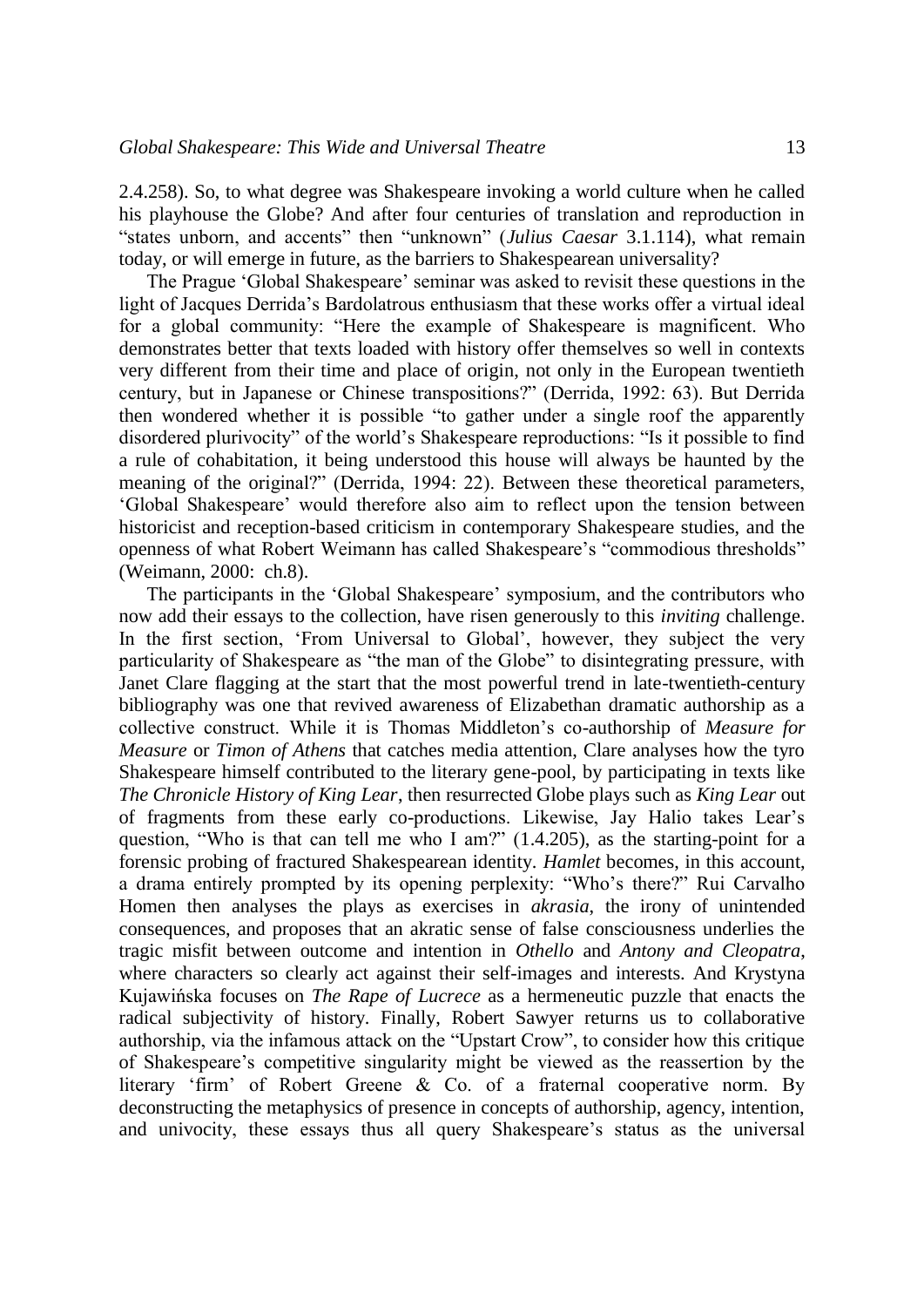exception, and echo the question his work itself posed at the opening of the Globe: "When could they say… That her wide walls encompassed but one man?" (*Julius Caesar* 1.2.155-6).

In the second part, 'Globalizing Shakespeare', the horizon expands to engage with the reception and repurposing of the plays literally across the globe. There is, however, no "global Shakespeare", it emerges from these essays, as everywhere his work has been acculturated to affirm regional priorities. This "disordered plurivocity" is evident even when Shakespeare has been invoked for universality, as David Gallimore shows in a scholarly account of a Japanese construction that owes most to the local lack of any sense of an individuated self. Ironically, then, the Shakespeare figured by nineteenthcentury Japanese translation may be closer to the historical reality than the Bard of Anglo-Saxon individualism, having been inflected by early adaptations such as Dryden's *All For Love*. No Spanish-speaking Shakespeare film adaptation can, however, ever be deemed faithful to its source, maintains Alfredo Michel Modenessi, a creative misconstrual which runs throughout the history of Mexican cinema. What Spanish translations highlight, in fact, Montalt, Ezpeleta and Teruel propose, is Shakespeare's scepticism about all myths of identity or origin, encapsulated in the challenge thrown by the Irishman with the unlikely compound Scots-Welsh name, MacMorris: "What ish my nation?" (*Henry V* 3.3.61). If this anti-essentialism has special resonance today for seceding parts of Spain, like Catalonia, that could then be because these texts themselves perform their own linguistic "enfranchisement", as Alice Leonard argues persuasively, when they run counter to the nation state or global empire they have been made to serve, by opening themselves to so many differentiated idioms, provincial dialects, and foreign languages. Shakespeare may have gone global by going native, this section therefore concludes, but his works "cannot be confined within the weak list of a country's fashion", because they are themselves "the makers of manners" (*Henry V* 5.2.251-2).

With Part Three, 'Staging Shakespeare Globally', Ann Thompson returns discussion to the material "confine" of the "wooden O" (*Pro.* 13-20), but with the same uncanny sense of transcendence. In an invaluable report from inside the ring on the first years of Shakespeare's Globe on Bankside, she recalls how the antiquarian illusion that realizing Sam Wanamaker's dream would restore these Renaissance artworks to authentic conditions and traditional practices was happily frustrated, as a paucity of evidence emancipated a project in danger of suffocating in corsets and ruffs. Thus Thompson relates how the reconstructed Globe became something closer to "this cock-pit" (11) than intended: a post-modern *experience* in which the theatrical event is always bigger than "the girdle of these walls" (19). Such an expansion of meaning renders history *immaterial*. And the occult affinity between pre- and post-modern cultures is similarly implied by Marion Wynne-Davies's take on Ophelia's "maimèd rites" (*Hamlet* 5.1.202), in which a 2008 Stratford performance eerily re-enacts the abjection to which the suicide is reduced in the text, but in doing so explores how gender codes can be "enlarged" (208). If Susan Fischer sees the limit of such 'enlargement' in the physical inability of a black opera singer to play the Moor in Trevor Nunn's earlier neurotic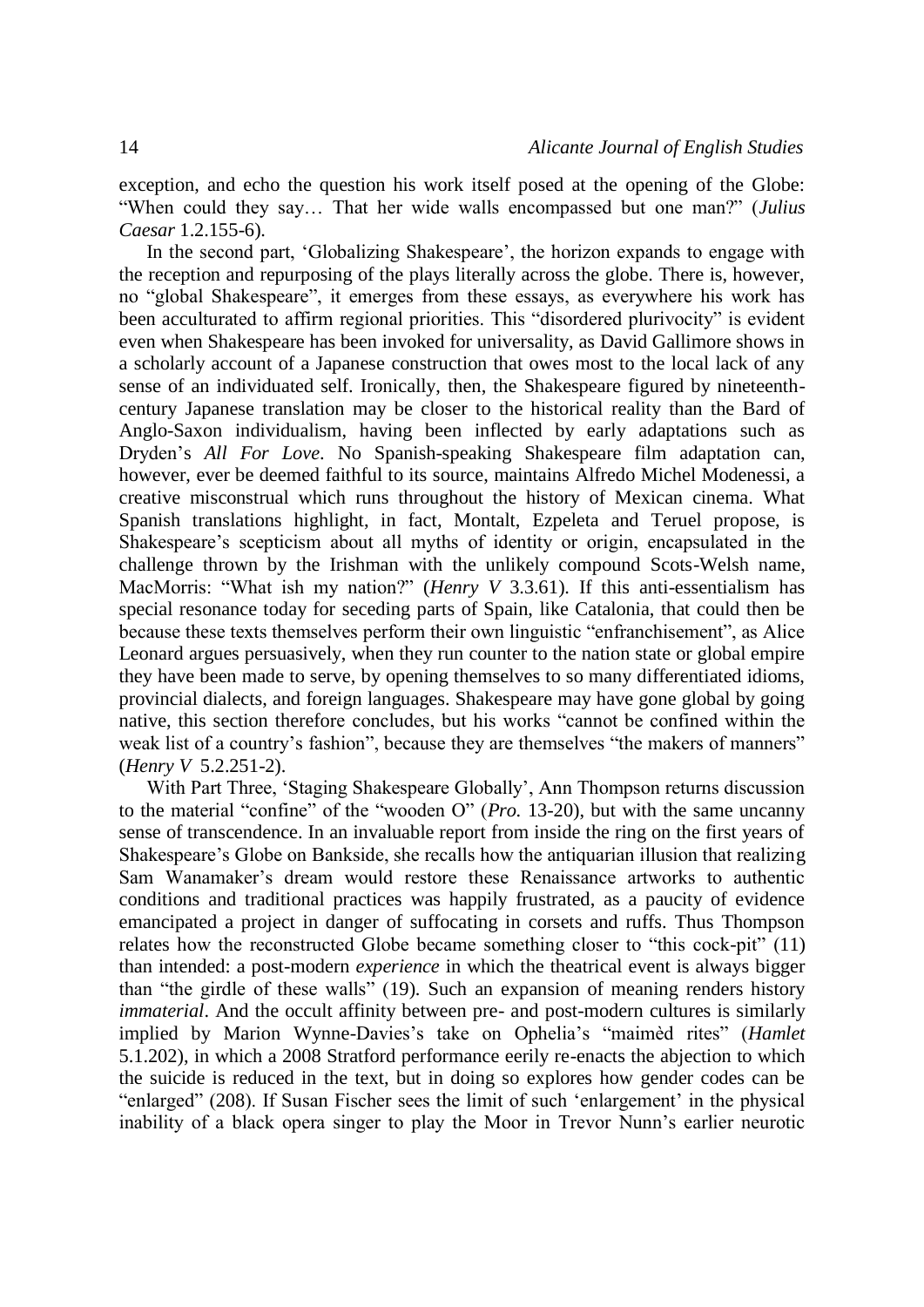RSC, *Othello* is liberated in a Noh-inspired Japanese-Korean reworking, according to Emi Hamana, by being juxtaposed with shamanistic rites. Thus, in contemporary Asia these plays function as "inter-cultural signs" that perhaps vindicate Derrida's messianic faith in a Shakespeare who keeps open house for a "new International".<sup>3</sup> Shakespearean "indigenization" has a long history, going back to a Jesuit recital of *Pericles* in Japan in 1619, and traced here by Vikram Singh in colonial Calcutta. But what Singh and these other critics contribute to 'Global Shakespeare' is confidence in a living tradition that transcends the authentic or indigenous through its consciousness that "This wide and universal theatre / Presents more woeful pageants than the scene / Wherein we play" (*As You Like It* 2.7.136-8).

Holger Klein sets the terms for the final part of 'Global Shakespeare' by extending the authenticity debate to Robert Nye's novel *Falstaff*, a purported autobiography of the dramatic character. The transposition of genres has always made novelistic treatments of Shakespeare exemplary for those who believe "His thoughts and beauties are so spread abroad that one touches them everywhere; one is intimate with him by instinct". Of course, Austen spoke for herself when she averred that "Shakespeare one gets acquainted with without knowing how. It is a part of an Englishman's constitution" (Jane Austen, 1996: 312). But Klein suggests the way Nye's novel sports its fictive status is in fact indicative of our inter-textual Shakespeare, constituted out of the whole universe of stories with which we are acquainted. José Carlos Samoza is a dark moralist who toys with the murderousness of such fictions, and according to A.L. Pujante, his novel *El cebo* casts Polonius's line about "your bait of falsehood" as a hook to catch the truth (*Hamlet* 2.1.62) to trail through all 38 plays, a Lacanian *détournement* that treats Shakespeare's art in the manner of "The Mousetrap": as a poison to cure. There are precedents for turning *Hamlet* to good account in Spanish fiction, as Jesús Tronch proves with a micro-history of the politics of Pablo Avecilla's 1856 imitation, a reprocessing that echoed the Enlightenment campaign to rehabilitate the Black Prince to progressive ends. The universalism in these adaptations recalls Horatio's effort to "tell the yet unknowing world" what "a wounded name" lives on after the tragedy (5.2.286; 323). And Patrick Hill confirms how like *Hamlet*'s earnest friend novelists such as Ian McEwan and Graham Swift have become, in the seriousness with which they elect themselves the Bard's inheritors. No work is more alert to the guilt inherent in such a legacy than *The Tempest*, however, and Erin Presley closes "Global Shakespeare" questioning Marina Warner's ploy, in her novel *Indigo*, to disavow globalization by giving voice to Prospero's women, notably the witch Sycorax; who is herself a colonizer. But if we are all incriminated in this story of empire, genocide, and slavery, simply by sharing the surface of the earth, this coda suggests, then we all share equally in Shakespeare's farewell to the planet:

As you from crimes would pardoned be, Let your indulgence set me free. (*Tempest* Epi. 19-20)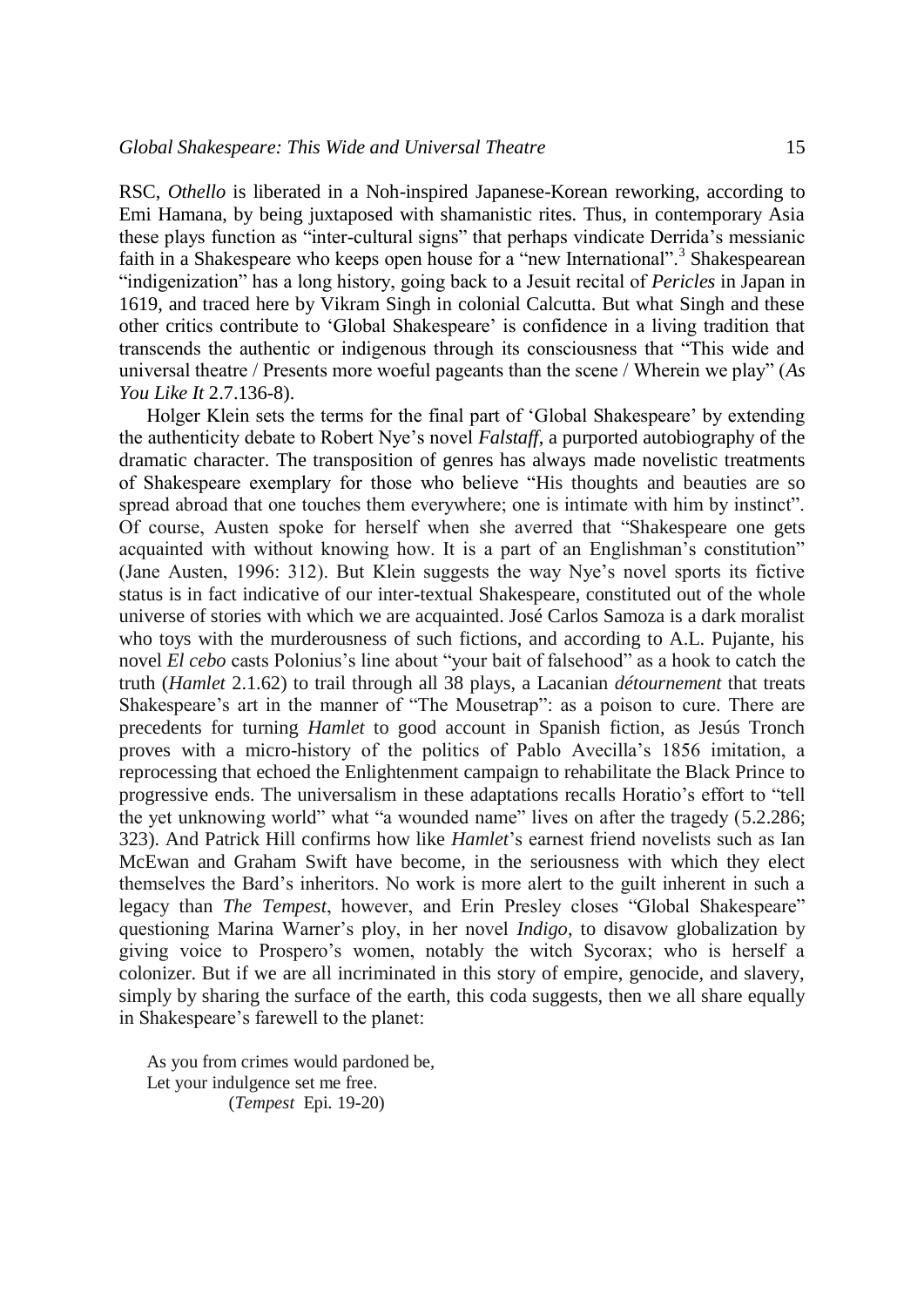## **Notes**

1. "Round earth's imagined corners": John Donne, "Holy Sonnet 7", in C.A. Patrides, ed., *The Complete English Poems of John Donne* (1985), p. 438.

2. See Walter Cohen, "The Undiscovered Country: Shakespeare and Mercantile Geography", in Jean Howard and Scott Shershow, eds., *Marxist Shakespeares* (2001), pp. 133- 135.

3. Derrida, op. cit. (note 32), p. 29 et passim. For Shakespeare as 'intercultural sign' see also Antony Tatlow, *Shakespeare, Brecht, and the Intercultural Sign* (2001), pp. 1-3.

## **References**

Austen, Jane (1996): *Mansfield Park*. Kathryn Sutherland, ed. London: Penguin.

- Barker, Francis (1993): *The Culture of Violence: Tragedy and History*. Manchester: Manchester University Press.
- Binding, Paul (2003): *Imagined Corners: Exploring the World's First Atlas*. London: Review.

Braudel, Fernand (1982): *The Wheels of Commerce*, trans. Sian Reynolds. London: Collins.

- Brook, Timothy (2008): *Vermeer's Hat: The Seventeenth Century and the Dawn of the Global World*. London: Profile.
- Cohen, Walter (2001): "The Undiscovered Country: Shakespeare and Mercantile Geography", in Jean Howard and Scott Shershow, eds., *Marxist Shakespeares*. London: Routledge.
- Davidson, Peter (1997): "The Iconography of the Globe". In J.R. Mulryne and Margaret Shewring, eds., *Shakespeare's Globe Rebuilt*. Cambridge: Cambridge University Press.
- Derrida, Jacques (1992): "This Strange Institution Called Literature". In Derek Attridge, ed., *Acts of Literature*. London: Routledge.
- ––––– (1994): *Specters of Marx: The State of the Debt, the Work of Mourning, and the New International*, trans. Peggy Kamuf. London, Routledge.
- Donne, John (1985): "Round earth's imagined corners": John Donne, "Holy Sonnet 7", in C.A. Patrides, ed., *The Complete English Poems of John Donne*. London: Dent.
- Fumerton, Patricia (1991): *Cultural Aesthetics: Renaissance Literature and the Practice of Social Ornament*. Chicago: University of Chicago Press.
- Gillies, John (1994): *Shakespeare and the Geography of Difference*. Cambridge: Cambridge University Press.
- Greenblatt, Stephen (1980): *Renaissance Self-Fashioning From More to Shakespeare*. Chicago: University of Chicago Press.
- ––––– (1988): *Shakespearean Negotiations: The Circulation of Social Energy in Renaissance England*. Berkeley: University of California Press.
- Hakluyt, Richard (1927): *The Principal Navigations, Voyages, Traffics and Discoveries of the English Nation*, John Masefield , ed. London: Dent. vol. 6, 242-4.
- Hale, John (1993): *The Civilization of Europe in the Renaissance*. London: Harper Collins.
- Levin, Harry (1962): "Introduction". *The Comedy of Errors*. New York: Signet.
- Lupton, Julia (2011): *Thinking With Shakespeare: Essays on Politics and Life*. Chicago: University of Chicago Press, 2011.
- Marienstras, Richard (1985): *New Perspectives on the Shakespearean World*, trans. Janet Lloyd. Cambridge: Cambridge University Press.
- MacGregor, Neil (2012): *Shakespeare's Restless World*. London: Allen Lane.